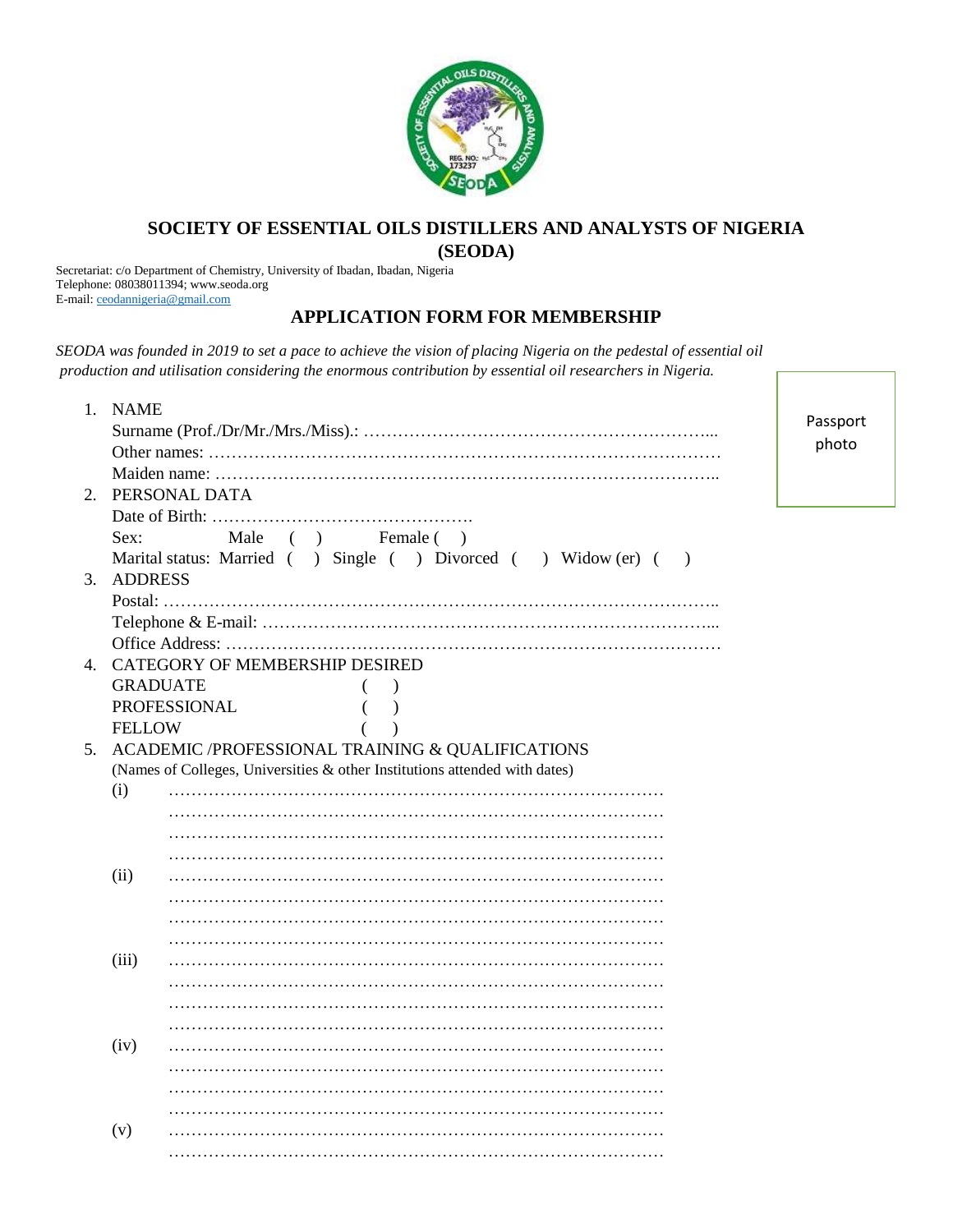…………………………………………………………………………… ……………………………………………………………………………

- 6. WORK EXPERIENCE (List position(s) held with dates and employer starting from current)
	- (i) …………………………………………………………………………… …………………………………………………………………………… …………………………………………………………………………… …………………………………………………………………………… (ii) ……………………………………………………………………………
	- …………………………………………………………………………… …………………………………………………………………………… …………………………………………………………………………… (iii) …………………………………………………………………………… …………………………………………………………………………… …………………………………………………………………………… ……………………………………………………………………………
	- (iv) …………………………………………………………………………… …………………………………………………………………………… …………………………………………………………………………… ……………………………………………………………………………
- 7. MEMBERSHIP OF PROFESSIONAL BODIES (state category of membership & dates admitted)
	- (i) …………………………………………………………………………… …………………………………………………………………………… (ii) ……………………………………………………………………………
	- ……………………………………………………………………………
	- (iii) …………………………………………………………………………… ……………………………………………………………………………

## 8. REFEREES: (one or both referees should be member(s) of SEODA

- (i) Name: …………………………………………………………………... Position: ………………………………………………………………….. Address (including telephone & e-mail): ……………………………….. SEODA Membership no: ……………………………………………… (ii) Name: …………………………………………………………………… Position: …………………………………………………………………. Address (including telephone & e-mail): ……………………………….. SEODA Membership no: ……………………………………………..
- 9. DECLARATION: I, Prof./Dr/Mr./Mrs./Miss……………………………………. do hereby certify that the information given above is true and I will abide by the rules and codes of ethics of SEODA.

………………………….. ……………………. SIGNATURE DATE

| <b>FOR OFFICIAL USE ONLY</b>      |  |
|-----------------------------------|--|
|                                   |  |
| CLASS OF MEMBERSHIP MEMBERSHIP NO |  |
|                                   |  |
|                                   |  |
|                                   |  |